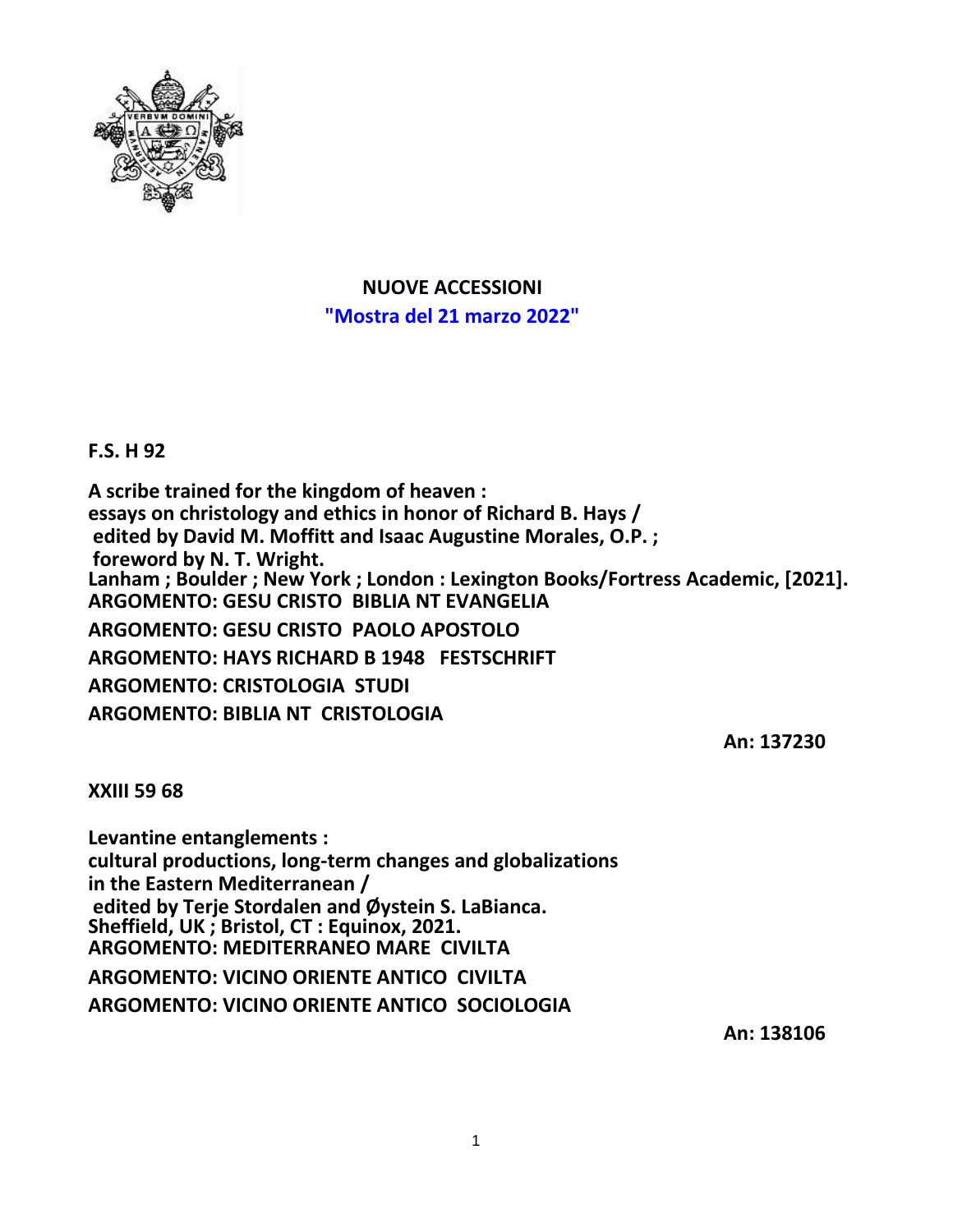**F.S. A 68**

**LRBT dall'archeologia all'epigrafia : studi in onore di Maria Giulia Amadasi Guzzo = LRBT de l'archéologie à l'épigraphie : études en hommage à Maria Giulia Amadasi Guzzo / a cura di Nicola Chiarenza, Bruno D'Andrea, Adriano Orsingher. Turnhout : Brepols, [2021]. ARGOMENTO: AMADASI GUZZO MARIA GIULIA 1940 FESTSCHRIFT ARGOMENTO: FENICIO LINGUA ISCRIZIONI ARGOMENTO: PUNICA LINGUA EPIGRAFIA ARGOMENTO: VICINO ORIENTE ANTICO ARCHEOLOGIA STUDI**

**An: 137481**

**XXVIII 43 D 61**

**Quand les dualistes polémiquaient : zoroastriens et manichéens / édité par Flavia Rua ni et Mihaela Timuş. Leuven ; Paris ; Bristol, CT : Peeters, 2020. ARGOMENTO: MANICHEISMO STUDI**

**ARGOMENTO: ZOROASTRISMO STUDI**

**An: 137668**

**XXI 77 37**

**Réflexions juives sur le christianisme : autour de textes de Joseph Ber Soloveitchik, Abraham Joshua Heschel, Irving Greenberg et David Novak / Thérèse M. Andrevon [e altri 8] ; sous la direction de Thérèse M. Andrevon et William Krisel. Genève : Labor et Fides, [2021]. ARGOMENTO: GIUDAISMO E CRISTIANESIMO RAPPORTI ARGOMENTO: GIUDAISMO E CRISTIANESIMO STUDI ARGOMENTO: SOLOVEITCHIK JOSEPH BER 1903 1993 ARGOMENTO: HESCHEL ABRAHAM JOSHUA 1907 1972 ARGOMENTO: GREENBERG IRVING 1933 ARGOMENTO: NOVAK DAVID 1941**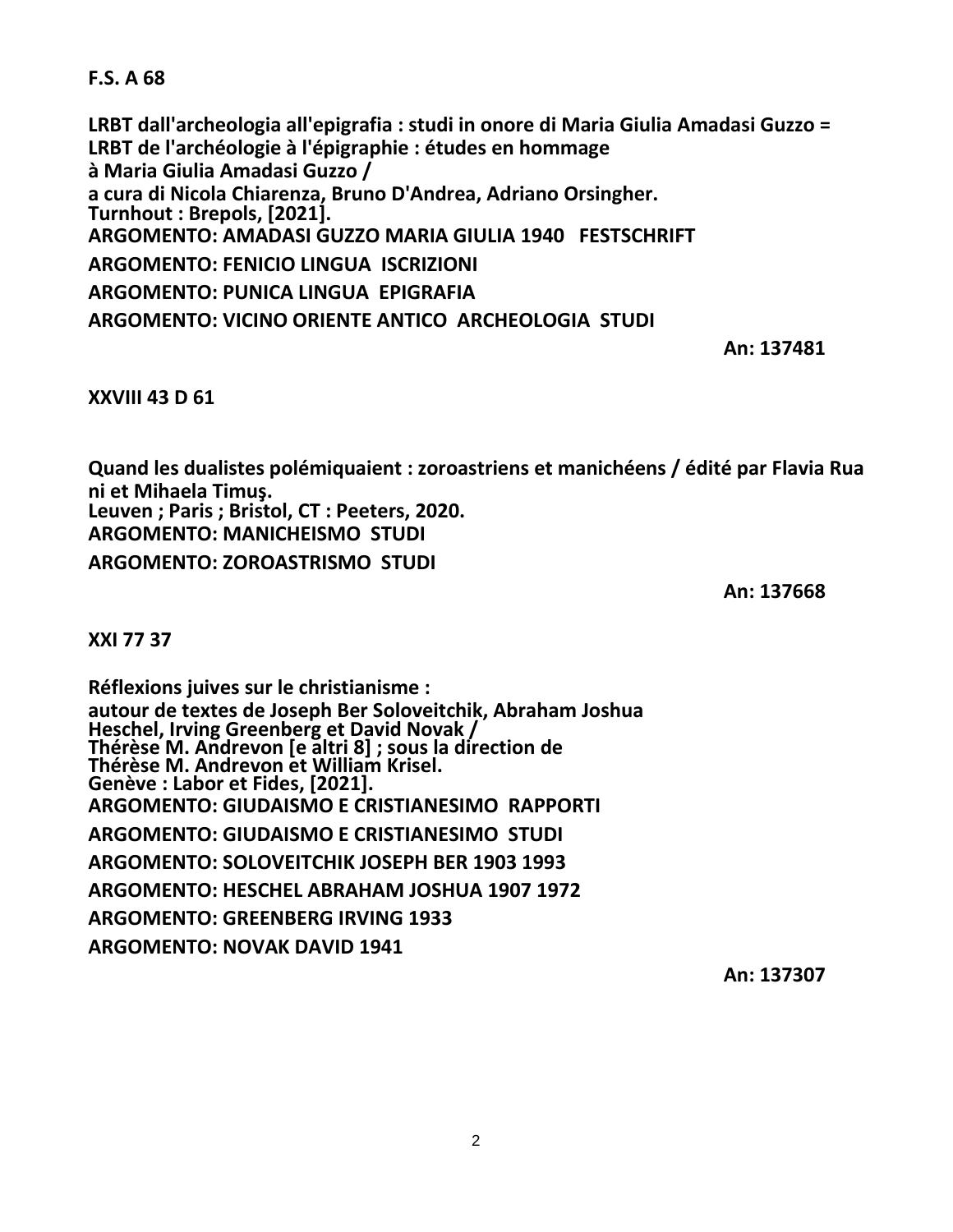**XVI 12 25**

**The Book of Revelation / translated and edited by David Burr. Grand Rapids, Michigan : William B. Eerdmans Publishing Company, [2019]. ARGOMENTO: BIBLIA ESEGESI MEDIEVALE**

**ARGOMENTO: BIBLIA NT APOCALYPSIS ESEGESI**

**ARGOMENTO: BIBLIA NT APOCALYPSIS INTERPRETAZIONE INGLESE**

**An: 137768**

## **IV 511 622**

**Athanasius Alexandrinus, santo, 296-373. Tome aux Antiochiens, Lettres à Rufinien, à Jovien et aux Africains / Athanase d'Alexandrie ; introduction, traduction et notes Annick Martin et Xavier Morales ; texte grec H. C. Brennecke, U. Heil, C. Müller, A. von Stockhausen et A. Wintjes (Athanasius Werke II, 8 et III, 1, 4) Paris : Les Éditions du Cerf, 2021. ARGOMENTO:**

**An: 137727**

**M.C. L 38 44**

**Batluck, Mark D. Vision and voice : revelatory experience in the formation of Christian identity / Mark D. Batluck. Sheffield : Sheffield Phoenix Press, 2021. ARGOMENTO: IDENTITA RELIGIOSA ARGOMENTO: CRISTIANESIMO PRIMITIVO STORIA ARGOMENTO: BIBLIA NT EVANGELIA INTERPRETAZIONE INGLESE**

**An: 137516**

**VIII 201 B 6**

**Bird, Michael F., 1974-. Romans / Michael F. Bird ; Tremper Longmann III & Scot McKnight general editors. Grand Rapids, Michigan : Zondervan, [2016]. ARGOMENTO: BIBLIA NT AD ROMANOS COMMENTI INGLESE**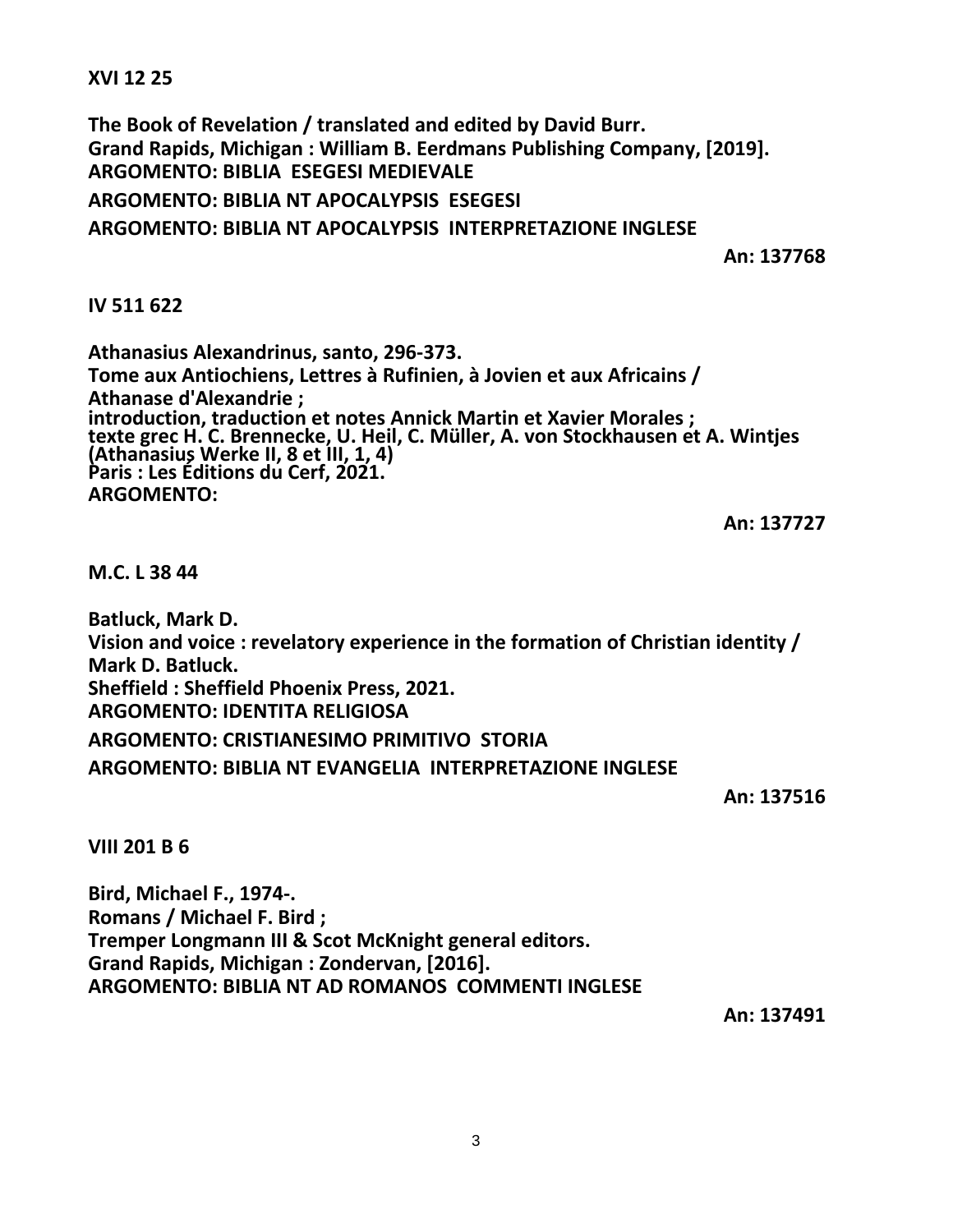**XII 36 44**

**Deppe, Dean B., 1951-. The theological intentions of Mark's literary devices : Markan intercalations, frames, allusionary repetitions, narrative surprises, and three types of mirroring / Dean B. Deppe. Eugene, Oregon : Wipf & Stock, [2015]. ARGOMENTO: BIBLIA NT MARCUS TEOLOGIA**

**ARGOMENTO: BIBLIA NT MARCUS ANALISI NARRATIVA**

**An: 137650**

## **VIII 22 C 37**

**Erickson, Amy, 1970-. Jonah : introduction and commentary / Amy Erickson. Grand Rapids, Michigan : William B. Eerdmans Publishing Company, [2021]. ARGOMENTO: BIBLIA VT JONAS INTRODUZIONE INGLESE ARGOMENTO: BIBLIA VT JONAS COMMENTI INGLESE**

**An: 137784**

**XXIII 66 33.15**

**Kilchör, Fabienne. Archäologie visualisieren : Entwicklung einer standardisierten Zeichenschrift zur Analyse und Vermittlung archäologischer Funde und Befunde / Fabienne Kilchör. Wiesbaden : Harrassowitz Verlag, 2020. ARGOMENTO: ARCHEOLOGIA REALTA VIRTUALE ARGOMENTO: ARCHEOLOGIA METODOLOGIA**

**An: 137533**

**M.C. N 2 41.1 M.C. N 2 41.2 Klinghardt, Matthias, 1957-. The oldest Gospel and the formation of the canonical Gospels / by Matthias Klinghardt.**

**Leuven ; Paris ; Bristol, CT : Peeters, 2021. ARGOMENTO: MARCION SINOPENSIS SEC II**

**ARGOMENTO: BIBLIA NT CANONE**

**ARGOMENTO: BIBLIA NT EVANGELIA CRITICA TESTUALE**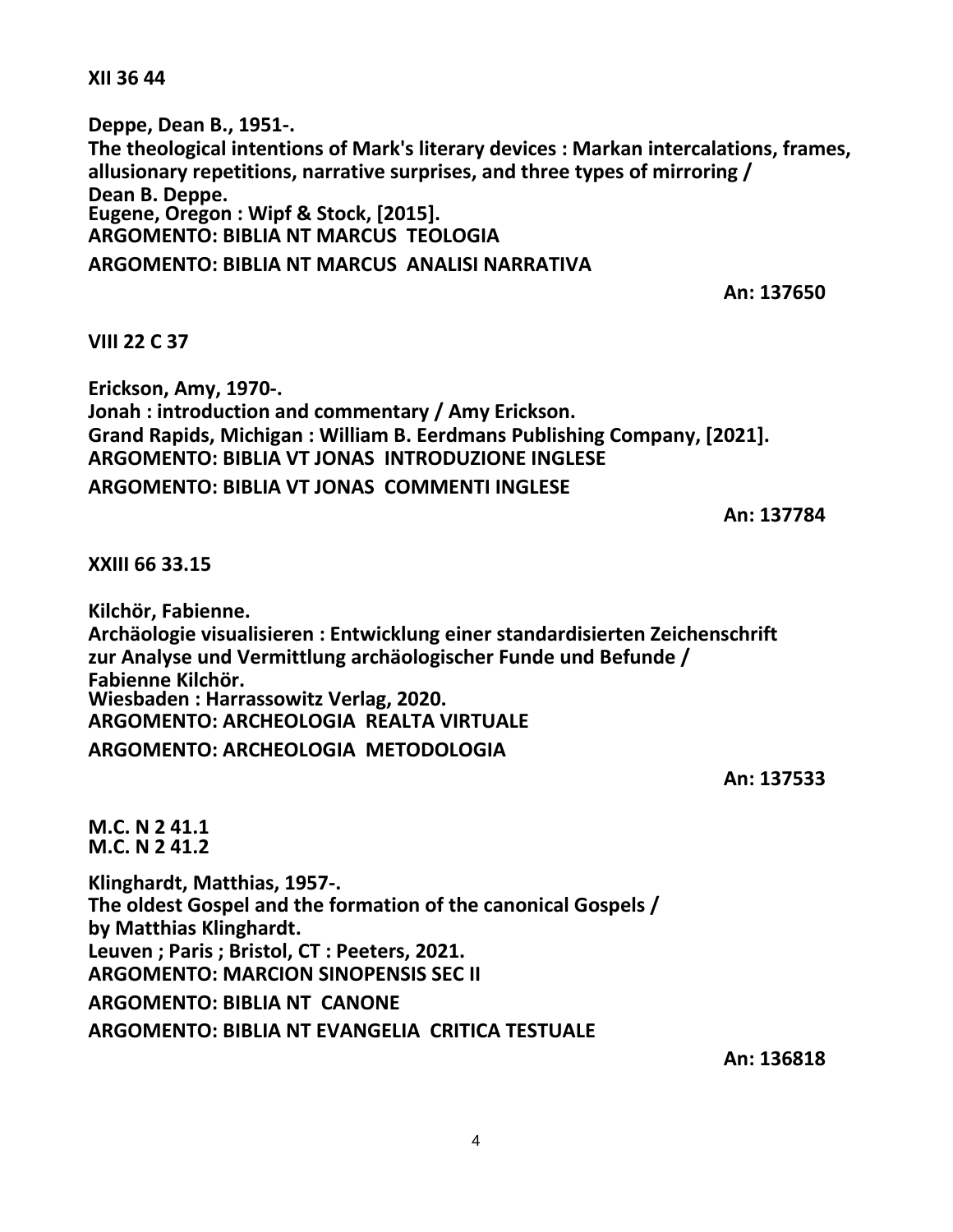**IX 29 A 32**

**Milner, Anthony. A theology of genocide? : reading Deuteronomy 20 / Anthony Milner. Sheffield, England : Sheffield Phoenix Press, 2021. ARGOMENTO: BIBLIA VT DEUTERONOMIUM 20 ARGOMENTO: BIBLIA VT DEUTERONOMIUM INTERPRETAZIONE INGLESE ARGOMENTO: VIOLENZA BIBBIA VT ARGOMENTO: GUERRA DOTTRINA BIBLICA**

**An: 137542**

## **XVII 52 57**

**Milstein, Sara Jessica, 1978-. Making a case : the practical roots of biblical law / Sara J. Milstein. New York ; Oxford : Oxford University Press, [2021]. ARGOMENTO: MESOPOTAMIA LEGGE ARGOMENTO: BIBLIA VT LEGGE ARGOMENTO: EBREI LEGGE STORIA**

**An: 137245**

**A.P. 29 473**

**Rowland, Christopher, 1947-. "By an immediate revelation" : studies in apocalypticism, its origins and effects / Christopher Rowland. Tubingen : Mohr Siebeck, [2022]. ARGOMENTO: BIBLIA NT APOCALYPSIS INTERPRETAZIONE INGLESE ARGOMENTO: BLAKE WILLIAM 1757 1827 ARGOMENTO: BIBLIA APOCALITTICA ARGOMENTO: BIBLIA NT ESCATOLOGIA ARGOMENTO: APOCALITTICA STORIA**

**An: 137192**

**XV 36 30**

**Schirr, Lennart H., 1987-. Die Gemeinde als kosmische Größe : eine Untersuchung zum Selbstverständnis der paulinischen Gemeinde im Diskurs antiker Kosmologien / Lennart H. Schirr. Leipzig : Evangelische Verlagsanstalt, [2021]. ARGOMENTO: BIBLIA NT PAULI EPISTOLAE INTERPRETAZIONE TEDESCO ARGOMENTO: BIBLIA NT COSMOLOGIA**